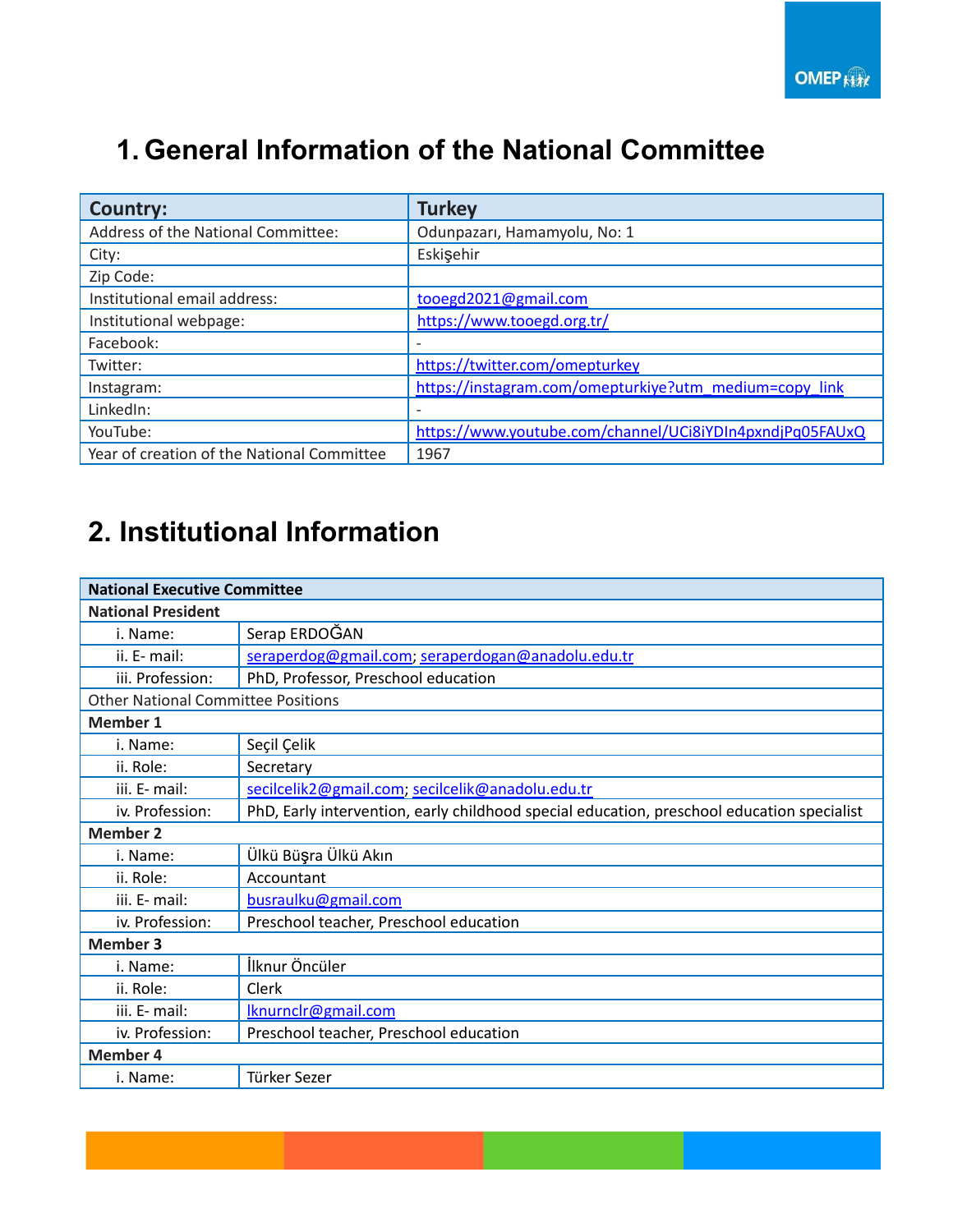#### **OMEP Kitt**

| ii. Role:       | Member                                                                                     |  |
|-----------------|--------------------------------------------------------------------------------------------|--|
| iii. E- mail:   | sezer t@ibu.edu.tr                                                                         |  |
| iv. Profession: | PhD, Preschool education specialist                                                        |  |
| <b>Member 5</b> |                                                                                            |  |
| i. Name:        | Gözde Tomris                                                                               |  |
| ii. Role:       | Member                                                                                     |  |
| iii. E- mail:   | gozdetomris@gmail.com                                                                      |  |
| iv. Profession: | PhD, Early intervention, early childhood special education, preschool education specialist |  |
| <b>Member 6</b> |                                                                                            |  |
| i. Name:        | Yasemin Çelik                                                                              |  |
| ii. Role:       | Member                                                                                     |  |
| iii. E- mail:   | yasmin26007@gmail.com                                                                      |  |
| iv. Profession: | Preschool teacher, Preschool education                                                     |  |

### **3. Information on the members of the National Committee**

| 1. OMEP members by membership type                               | Quantity                           |  |  |
|------------------------------------------------------------------|------------------------------------|--|--|
| a) Individuals members                                           |                                    |  |  |
| i. Active members:                                               | 232                                |  |  |
| ii. Honorary members (onursal üyeler)                            | 1                                  |  |  |
| b) Institutional Members (kurumsal üyeler)                       |                                    |  |  |
| i. Centers, Schools and Public Kindergartens:                    | $\overline{a}$                     |  |  |
| ii. Centers, Schools and Private Kindergartens:                  | $\overline{\phantom{a}}$           |  |  |
| iii. Universities:                                               |                                    |  |  |
| iv. Civil society organizations:                                 | $\overline{\phantom{0}}$           |  |  |
| v. Unions:                                                       |                                    |  |  |
| vi. Others:                                                      |                                    |  |  |
| 2. Member Profile                                                | No data / Few / Some / Many / Alls |  |  |
| a) ECCE teachers:                                                | Many                               |  |  |
| b) Non-professional educational agents:                          | No data                            |  |  |
| c) ECCE facility managers/administrators:                        | Some                               |  |  |
| d) Managers/administrators of primary education establishments:  | Some                               |  |  |
| e) Undergraduate and graduate students:                          | Many                               |  |  |
| f) Postgraduate students:                                        |                                    |  |  |
| g) Higher education teachers in ECCE (teacher training colleges, | No data                            |  |  |
| tertiary institutes, university)                                 |                                    |  |  |
| h) Academic researchers                                          | Many                               |  |  |
| i) Other professions                                             | No data                            |  |  |
| 3. Chapters or subcommittees                                     | Quantity: name                     |  |  |
| Regional:                                                        |                                    |  |  |
| <b>Provincial or State:</b>                                      |                                    |  |  |
| In university:                                                   |                                    |  |  |